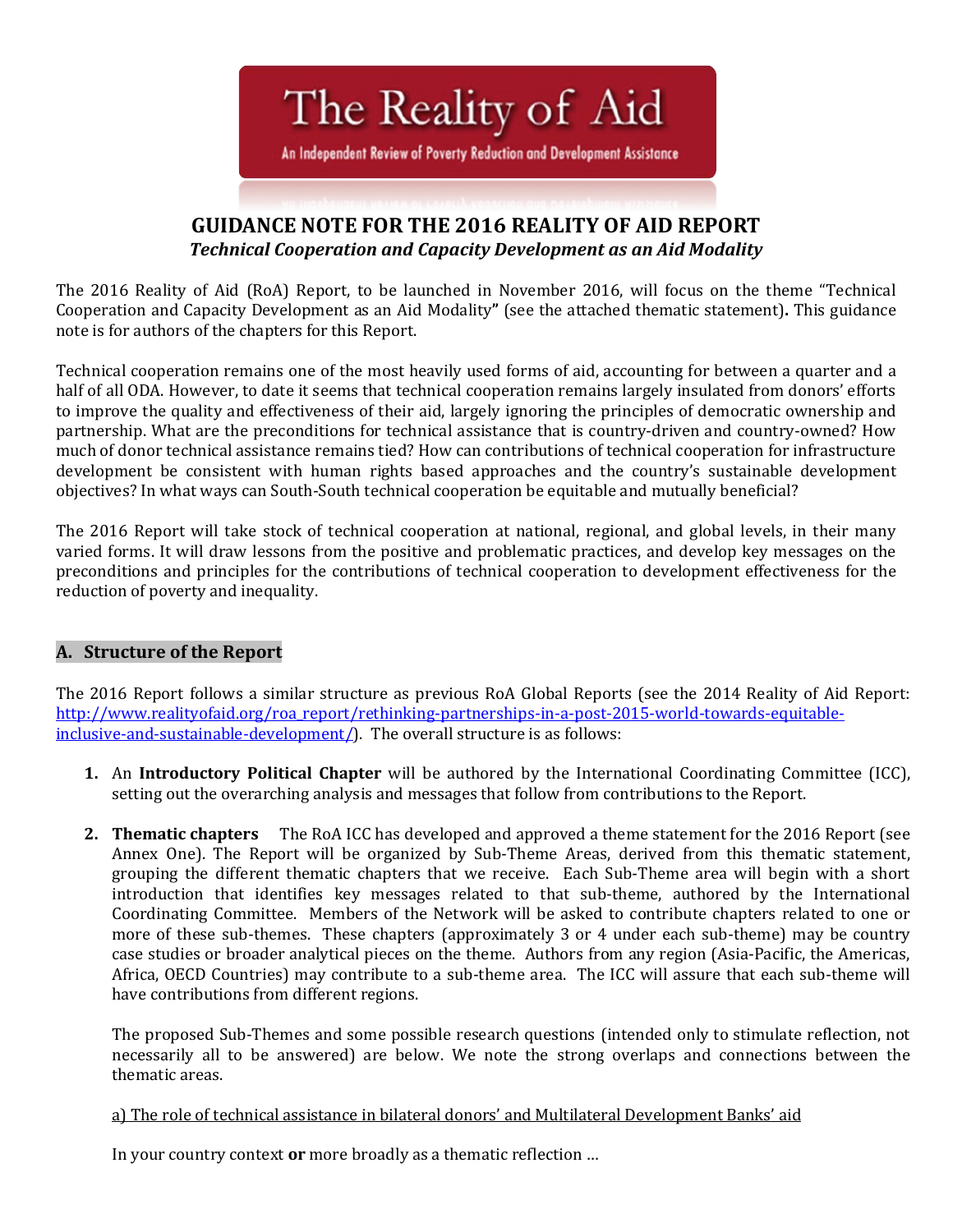- Has technical assistance been used as a form of 'soft pressure' to unduly influence developing countries' policy options?
- How well integrated with national development strategies are technical cooperation initiatives from bilateral donors?
- Under what conditions can the process for identification and employment of technical assistance in project design, terms of reference, procurement, reporting, and monitoring and evaluation be transparent, accountable, country-determined, and not donor-driven?
- Based on examples and evidence of MDBs in particular developing countries, are recipients of this technical assistance free to decide, plan, and sequence their economic policies to fit with their own development strategies?
- What conditions are important to avoid and/or promote in the use of technical assistance to facilitate country-determined priorities in policy-making processes in MDB programs for reforms?

#### b) Technical cooperation for trade and infrastructure development

In your country context **or** more broadly as a thematic reflection …

- What is the scope and breadth of technical cooperation for infrastructure development at the global and national levels?
- What are the preconditions for technical assistance that is country-driven and country-owned in the context of projects whose aim is trade promotion and/or infrastructure development?
- What is the degree to which information on technical cooperation is transparent and open to public participation? To what degree is infrastructure-related technical assistance tied to donor country procurement?
- How do we ensure that contributions of technical cooperation for infrastructure are consistent with human rights based approaches and the country's sustainable development objectives?
- How can donor-supported trade-related technical assistance be accountable to recipient countries' sustainable development needs and priorities?
- How can technical cooperation in infrastructure contribute to positive development outcomes, and particularly goals to reduce poverty and inequality?

## c) Donor priorities for technical cooperation and tied aid

While clearly technical assistance, tied to donor country procurement, is an aspect of other sub-theme analysis, this sub-theme is intended to focus on the drivers and implications of tied technical assistance. In your country context **or** more broadly as a thematic reflection …

- How do bilateral donors procure and employ technical assistance in their aid modalities, particularly with the poorest countries? What is the impact of continued tied aid on the effectiveness and cost of technical assistance?
- Are technical assistants directly accountable to donors, and not local government counterparts?
- What policies can be put in place to enable greater participation of nationals in contracts for technical cooperation projects?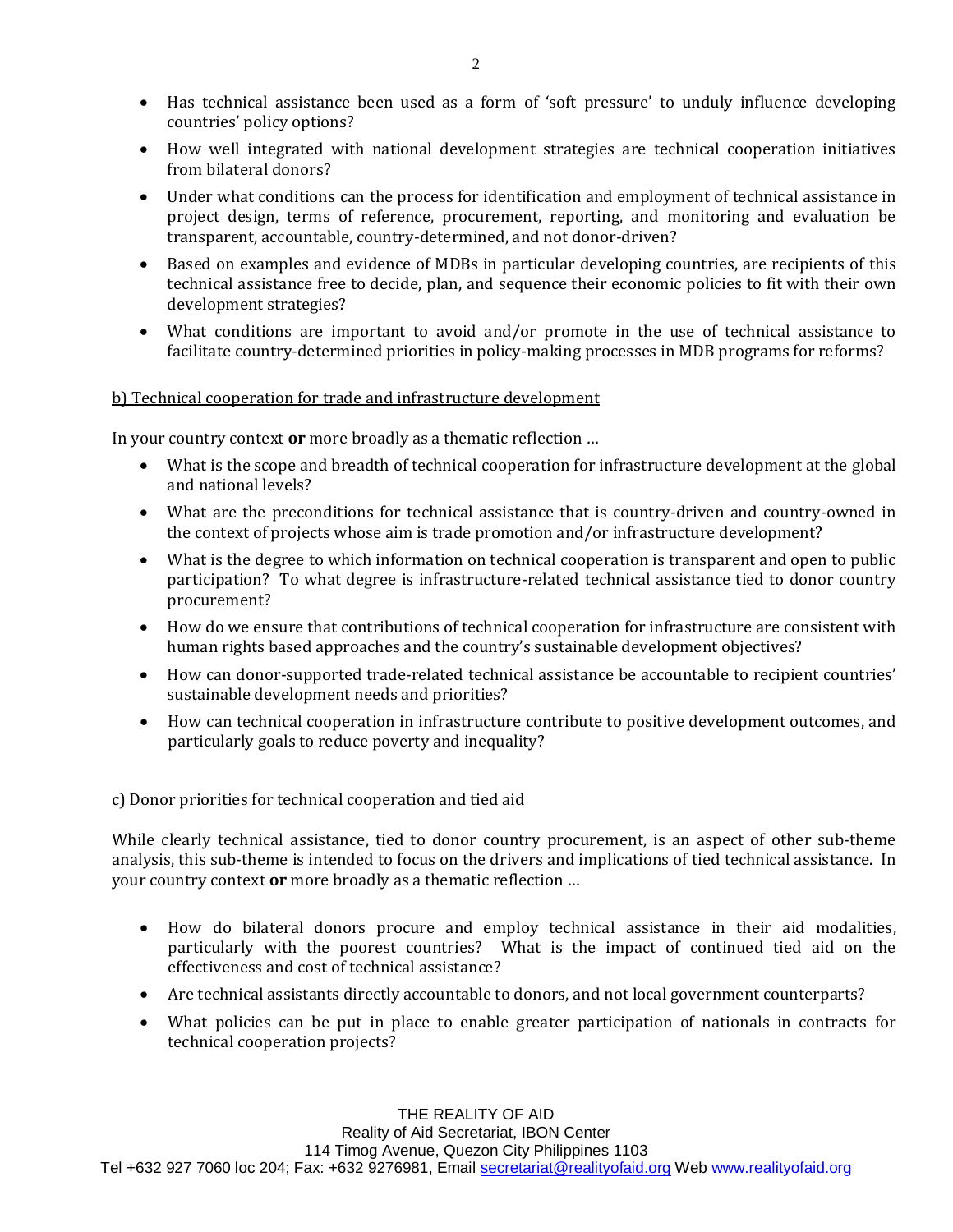- What do country experiences say about the impact of technical cooperation, and in particular donor-determined capacity development approaches and efforts, on poverty-focused outcomes for aid?
- Is the mandate for technical cooperation more focused on meeting donor needs and demands rather than building sustainable local capacity?

#### d) South-South experience in technical cooperation

In your country context **or** more broadly as a thematic reflection…

- In what ways can South-South technical cooperation be equitable and mutually beneficial?
- How do recipient countries apply its country systems and standards to SSC projects as appropriate to their priorities and needs?
- What lessons can be drawn from South-South technical cooperation and capacity building, including from other stakeholders such as civil society?
- How can technical cooperation initiatives from the South truly cater to the real needs and priorities of partner countries?
- How can SSC take capacity development to the grassroots and contribute to the empowerment of the poor and marginalized to claim their right to development?
- Is tied aid in the context of South-South technical cooperation any different than traditional North-South tied aid?
- **3.** A **Global Aid Trends Chapter** will review overall trends in aid flows, as well as, particular trends that are relevant to the theme for the 2016 Report.
- **4. OECD Country Chapters** will be authored by the national contact point for the Reality of Aid in each of the OECD aid providing countries. As in previous Reports, these chapters will briefly summarize issues relevant to changes in aid policy in these countries, as well, as issues related to the theme of the 2014 Report. **Please note** that OECD country members are encouraged to write or seek out thematic contributions to the Report in addition to preparing their country chapter.
- **5. BASIC Chapters**. As with the 2014 Report, the 2016 Report will also seek out chapters from the BASIC group (Brazil, South Africa, India and China) aid providing countries, which offer the opportunity to explore in more depth country specific trends in South-South partnerships as well as the Report's theme. RoA's regional representatives on the ICC will seek and identify authors for these country chapters.
	- How and to what extent do these South-South partnerships differ from those between Development Assistance Committee (DAC) donors and developing countries?
	- How do SSC aid providers change the development landscape, drawing lessons from their own development experience, in terms of promoting technical cooperation that truly caters to the real needs and priorities of partner countries?
- **6.** An **Abridged Version** will accompany the Global Report. This abridged version will include the main advocacy chapters – the Political Chapter, the Introduction Section for each Sub-Theme Area, and the Global Aid Trends Chapter. It will adopt a user-friendly format and be available for wide distribution at launches and advocacy events relevant to the theme of the 2016 Report.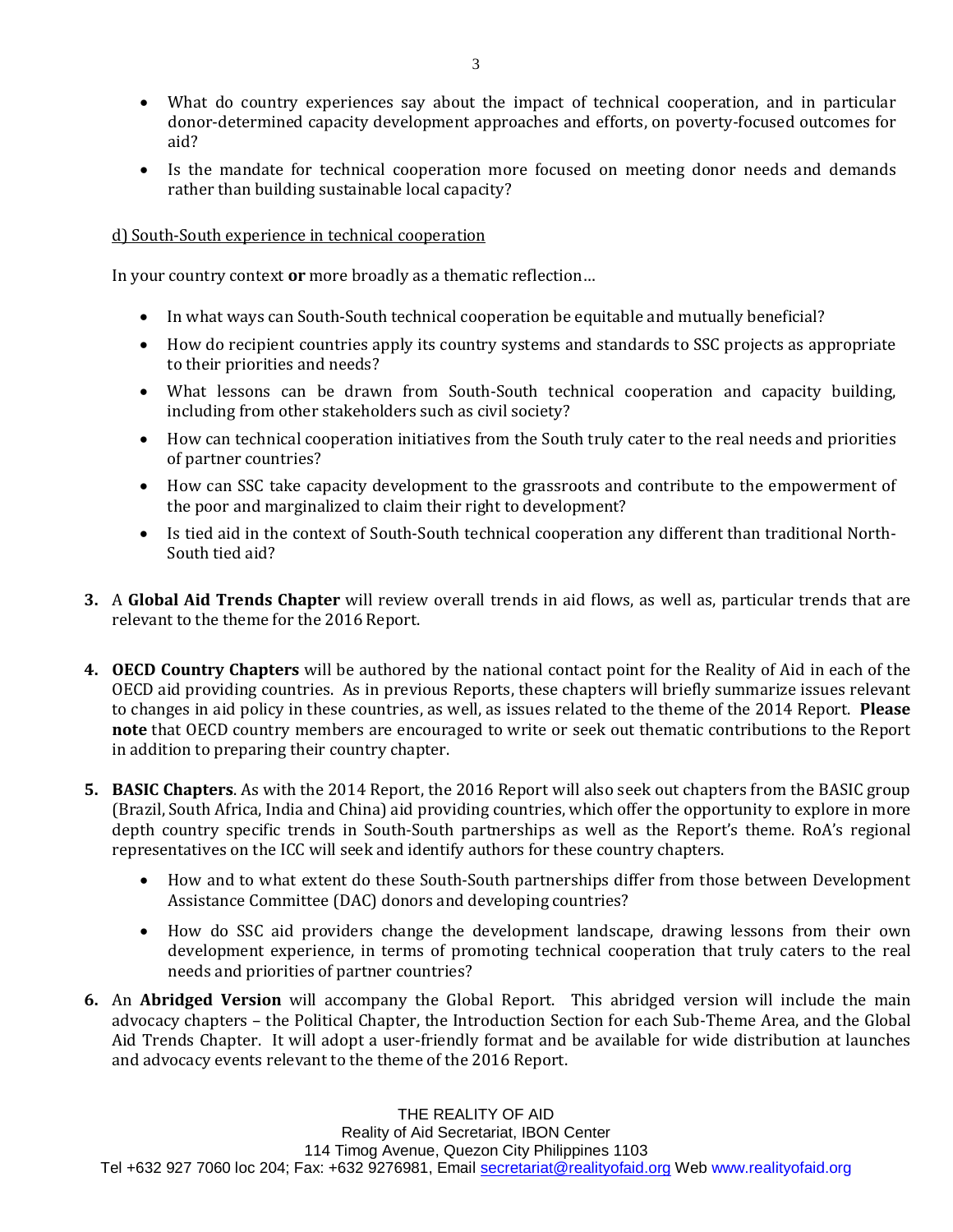## **B. Chapter Length, Style, Submission and Editing**

**Thematic chapters should be no longer than 3,200 words and OECD chapters approximately 2,800 words (not including footnotes)**. Many people in our target audiences are busy and if you can briefly make a cogent documented analysis, with conclusions, there is more chance it will be read. All chapters for the Report will be posted on the Reality of Aid site and will be individually downloadable.

**Style** Please remember that many readers, including some of the policymakers we are trying to influence, will not be specialists on aid, development, or poverty. Try to avoid jargon. English is not the first language for many readers. Keep sentences simple and short. Use short actual examples and illustrations where you can. Make your case using facts rather than rhetoric. We are looking for a style that is accessible, not academic.

**Summary bullets for OECD chapters** The OECD country chapters can summarize key points about recent trends in their country's ODA as bullets at the beginning of the chapter (see the 2014 Report link above for examples).

**Anchoring chapters in reality and experience** Chapters analyzing a sub-theme area should be anchored with some specific illustrations. For example, an author could give an overview of what is happening in one developing country or a region in relation to the theme, or authors could focus on some specific aid providers and how their policies translate into reality. Experiences of developing country governments, communities and civil society organizations reflecting the interests of people living in poverty in relation to issues of technical cooperation are particularly relevant. If you have other ideas on how to explore the issues, please talk either to your regional International Coordinating Committee Representative or the RoA Secretariat (see below).

**References** A lot of the credibility in RoA rests on the fact that it is written mainly by CSOs who work directly with people in poverty and who can see how aid and development finance policies and practices translate into reality. The more RoA can make its case using specific examples from grassroots experience, the better.

- Numerous endnotes can be avoided by using a bibliography and embedded citations in the text with the following format: "(Author's Last Name, Year: Page Number)."
- Please include the following information in a bibliography. For books please give: Author (organisation or individual author), Title, Publisher, Year and Place of publication and Web URL if available. For articles in journals please give Author (organization or individual author), Title, Journal Name, Volume and Issue Number, Date of publication and Web URL if available.
- Endnotes should be used sparingly to add additional information relevant to the point being made in the text.
- If you include graphs, please indicate in the graph the data sources for the graph..
- Please number and give a title to all graphs, tables or other illustrations and provide these graphs/tables in an excel format, not as a picture embedded in the text (to enable layout for the publication).

**Advocacy and dialogue** The process of writing the report and the report itself should be seen as an opportunity for lobbying and dialogue. Please consider the following:

If you are referring to specific organisations (a donor agency or a government department or a corporation) can you use the writing process to build dialogue or to debate the issues? Where possible, it is useful to contact those concerned to ask for information, to get their perspective. If you are commenting on the work of another agency, it is only fair to give them the chance to comment on what you are saying. This ensures that facts are correct and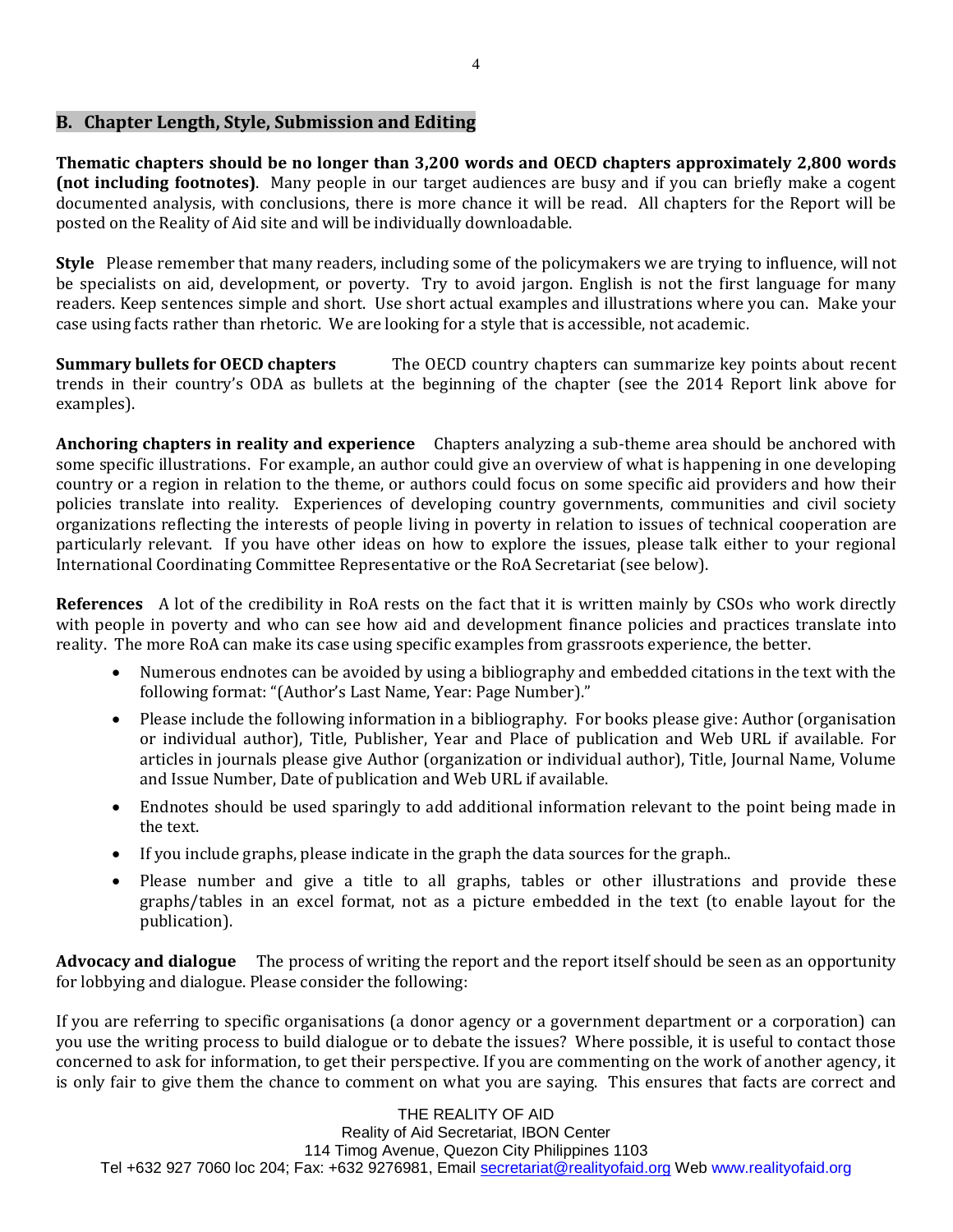provides the chance to have a substantive discussion. Of course taking this approach is time consuming and can be challenging especially if you are taking a critical line. But dialogue gives you the chance to make your case directly to the people concerned and may strengthen your case.

Ideally, chapters in RoA should not merely comment on what is wrong, but should also offer ideas on how things could be done better. Open-minded policy makers are often quite receptive to specific ideas that are within their remit and that they can actually implement. So if possible, please include any specific positive recommendations for change. In the introductory Political Chapter, the International Coordinating Committee will be putting forward the key advocacy messages on the theme and there will also be messages identified for each of the Sub-Theme areas.

**All chapter should be submitted to the Managing Editor, Erin Palomares, in the RoA Secretariat at IBON in the Philippines (epalomares@realityofaid.org), and copy to [secretariat@realityofaid.org.](mailto:secretariat@realityofaid.org)** She will forward the chapter to the Content Editor for the Report (Brian Tomlinson), who will read and provide feedback on each chapter, with suggestions for edits and clarification of content. Authors will have an opportunity to respond to these suggestions and then the Managing Editor will seek a final sign-off for publication.

We hope that this explains the steps in developing your contribution to the 2016 Report. If you have any questions or comments, or if we can help in any way at all, please don't hesitate to get in touch. We would be really pleased to see early outlines of chapters or just notes on what you plan to cover. This would help us make connections between different authors and perhaps suggest ideas that could help in producing chapters.

# **C. Timetable for the 2016 Report**

The plan is to have the Report available for distribution to the Network by the first week of November 2016. To this end, we have developed the timetable below for the different stages of the Report. **Please make every effort to respect the timetable, as there is considerable work entailed in editing and preparations for publication to have a report available in November 2016.**

This schedule for the RoA 2016 Report is based on experience of previous reports. The overall timetable relies on authors sending in their draft chapters **not later than the dates shown**. If at all possible, it would be helpful if people can send in chapters **earlier** to assist in scheduling editing.

## **For authors, the key dates to note are:**

- Final deadline for sending chapters to the RoA Secretariat/International Coordinating Committee **March 31st, 2016.**
- Authors receive comments between **April 1st and May 30th, 2016** for possible revisions and acceptance of changes made. The RoA International Coordinating Committee has engaged Brian Tomlinson as content editor who will review each chapter and make proposals for revisions to assure that the arguments are clear and consistent.
- Authors need to return their final chapters to the RoA Secretariat for copy editing by **June 15, 2016.**
- Authors receive and sign-off copy edited chapters by **July 15, 2016**.
- Printed RoA 2016 Report received by participating agencies by **October 2016**.
- International launch of ROA 2016 Report during the GPEDC 2nd HLM in late **November 2016**.